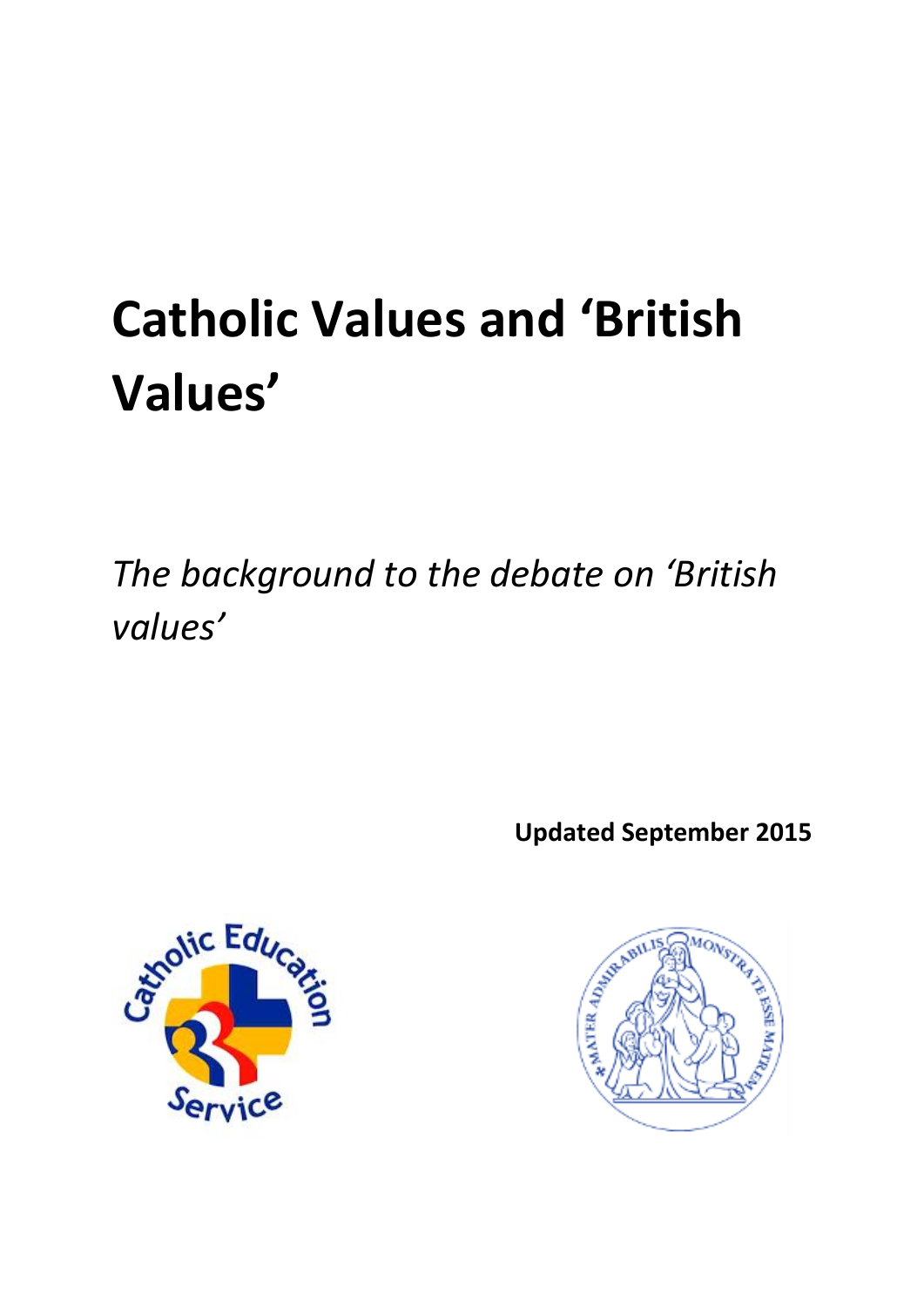## THE BACKGROUND TO THE DEBATE ON BRITISH VALUES

### *Prevent Strategy (2011)*

Faced with the threat of further terrorist attacks, the government launched the Prevent Strategy in June 2011. In the foreword to this document the Home Secretary, the Rt Hon. Theresa May MP, pledged *'an unyielding fight against extremism.'* In the education section of this report it was noted that, *'There have been allegations that a minority of independent faith schools have been actively promoting views that are contrary to British values, such as intolerance of other cultures and gender inequality.'* 1

In this document British values were listed as, *'democracy, rule of law, equality of opportunity, freedom of speech and the rights of all men and women to live free from persecution of any kind.'* 2

To address these concerns it was proposed that, *'Working with DfE, Ofsted will ensure that inspectors have the necessary knowledge and expertise to determine whether extremist and intolerant beliefs are being promoted in a school and then to take appropriate action. Consideration is being given to strengthening Independent School Standards.'* 3

#### *Operation Trojan Horse (2013-14)*

In late November 2013 Birmingham City Council received the *'Trojan Horse'* letter. The letter was incomplete and had no signature or addressee. Its authenticity has been questioned. The letter set out a five-stage process to remove head teachers and take control of schools so that they could be run on strict Islamic principles.

Birmingham City Council carried out an internal enquiry and passed a copy of the letter to West Midlands Police. In December 2013 West Midlands Police passed a copy of the letter to the Home Office who in turn passed a copy to the Department for Education's *'Extremist Unit'*. Media reporting on the letter began at the end of February 2014, with many articles providing details of alleged incidents of concern for parents and teachers.

On 15th April 2014 the Secretary of State for Education, the Rt Hon. Michael Gove MP, appointed Peter Clarke as the Education Commissioner for Birmingham to investigate the allegations. Peter Clarke is an ex-deputy assistant commissioner of the Metropolitan Police.

**.** 

<sup>1</sup> *The Prevent Strategy*, The Home Office, 2011, p. 68

<sup>2</sup> Ibid., p. 34

<sup>3</sup> Ibid., p. 70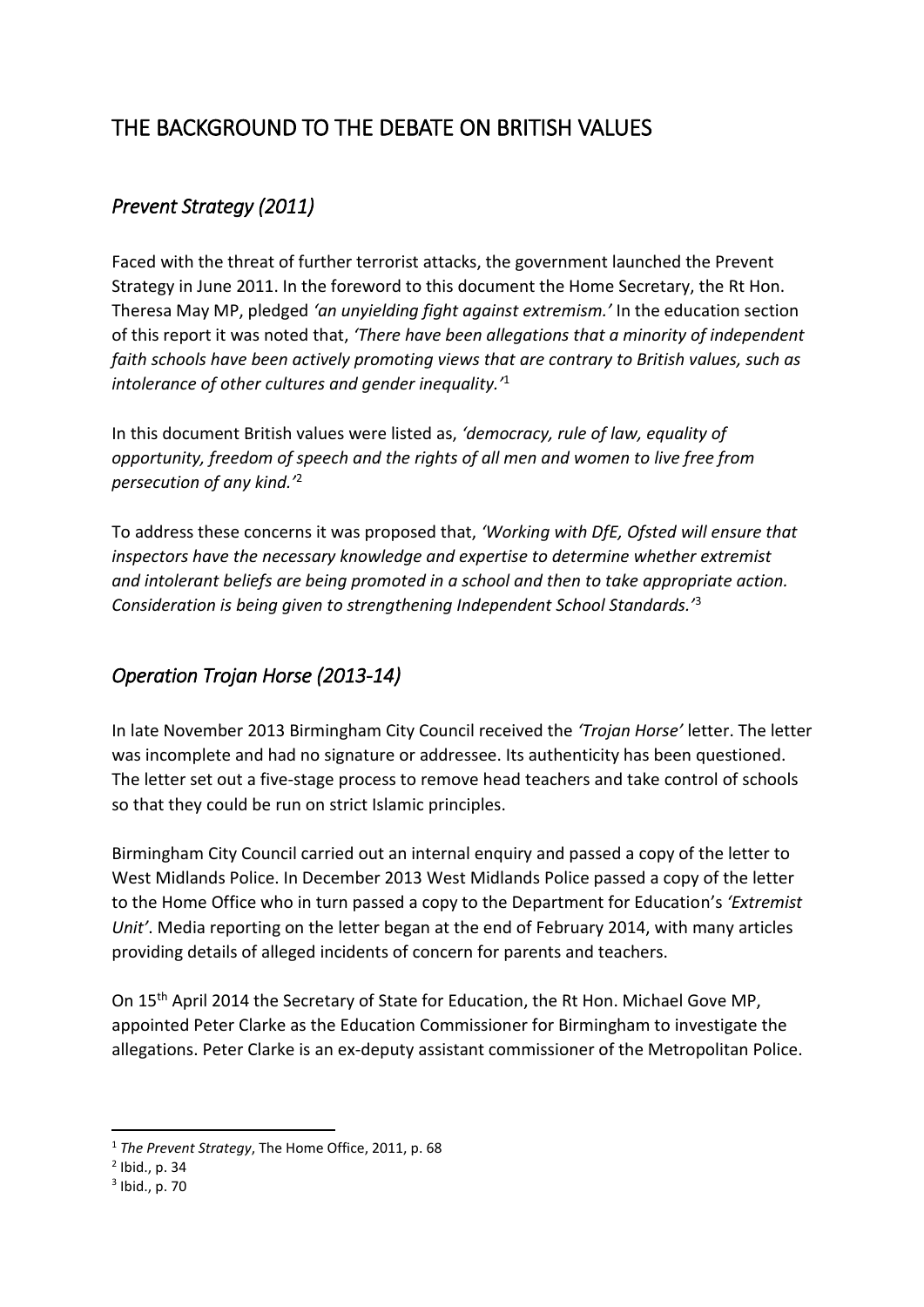Peter Clarke's report was published on 22nd July 2014. His inquiry found no *'evidence of terrorism, radicalisation or violent extremism in the schools of concern in Birmingham.'* 4 However, his report raised concerns about *'clear evidence that there are a number of people, associated with each other and in positions of influence in schools and governing bodies, who espouse, sympathise with or fail to challenge extremist views.'* 5 It was recommended that, *'Ofsted should consider whether the existing inspection framework and associated guidance is capable of detecting indicators of extremism and ensuring that the character of a school is not changed substantively without following the proper process. This includes ensuring that the appropriate boundaries for a non-faith school are not breached.'* 6

Birmingham City Council and Ofsted also conducted their own investigations into these allegations. Ofsted's inquiry was led by Her Majesty's Chief Inspector of Schools, Sir Michael Wilshaw. Ofsted inspected 21 schools in Birmingham. Reporting on 9<sup>th</sup> June 2014, they placed 5 schools in special measures. The Chief Inspector said that there was evidence of an *'organised campaign to target certain schools'* and found that some governors attempted to *'impose and promote a narrow faith-based ideology'* in secular schools. Outlining Ofsted's findings to the House of Commons, the Secretary of State for Education stated, *'We already require independent schools, academies and free schools to respect British values. Now we will consult on strengthening this standard further, so that all schools actively promote*  British values.<sup>7</sup> British values were listed as, '*democracy, the rule of law, individual liberty and mutual respect and tolerance of those with different faiths and beliefs'*. 8

None of the schools that were investigated by Ofsted, or by Peter Clark, were Catholic schools or indeed were designated as schools with any religious character. As the Archbishop of Canterbury, the Most Revd and Rt Hon. Justin Welby, has commented, the *'commentary around "Trojan Horse" has made it sound as if schools with a religious character are a problem. That's simply not true and that fact seems to need a lot of repeating: no church schools or faith-based schools were caught up in "Trojan Horse"'*. 9

#### *Independent School Standards (2014)*

The Department for Education launched a short consultation on revisions to the Independent School Standards on 23 June 2014. This included the proposal that free schools, academies and independent schools must, *'actively promote the fundamental* 

**.** 

<sup>4</sup> *Report into allegations concerning Birmingham schools arising from the 'Trojan Horse' letter*, Peter Clarke, Department for Education, July 2014, p. 95

<sup>5</sup> Ibid.

<sup>6</sup> Ibid., p. 99

<sup>7</sup> *Trojan Horse report: All schoolchildren to be taught British values from September, says Michael Gove*, Christopher Hope, The Daily Telegraph, 9 June 2014

<sup>8</sup> *Promoting British Values in Schools*, Katherine Sellgren, BBC News website, 10 June 2014

<sup>9</sup> Reconciliation in action: speech by the Archbishop of Canterbury to church school leaders and Chairs of governing bodies, 7 November 2014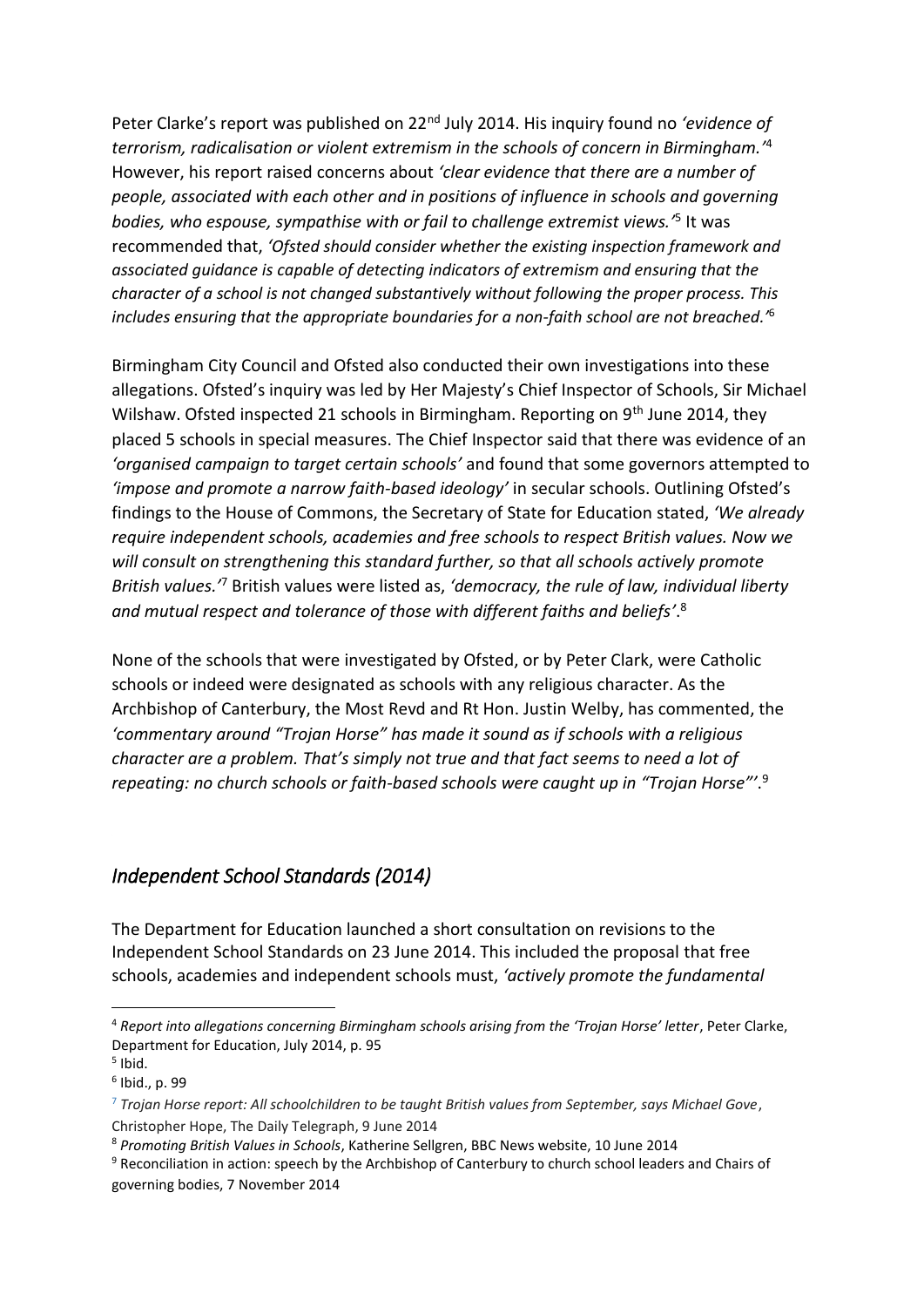*British values of democracy, the rule of law, individual liberty and mutual respect and*  tolerance of those with different faiths and beliefs.<sup>110</sup> It should be noted that this was a finite list of values and not an open ended one that could be easily altered by ministers.

It was also proposed that for schools to meet the necessary standard for the spiritual, moral, social and cultural development of their students they should, *'encourage respect for other people, paying particular regard to the protected characteristics set out in the Equality Act 2010.'* <sup>11</sup> Before this change, all schools were subject to the Equality Act and, in the case of state-funded schools, the Public Sector Equality Duty. The government stated clearly that these proposals did not extend schools' obligations under the Equality Act, require schools to promote other faiths, or require schools to promote the protected characteristics.<sup>12</sup>

This consultation concluded on 4<sup>th</sup> August. The changes outlined above came into effect very soon afterwards on 29<sup>th</sup> September.

#### *Revised Ofsted School Inspection Handbook (1st September 2014)*

On 31<sup>st</sup> July 2014 Ofsted published a revised inspection handbook. This came into effect on 1 st September 2014 and included an alteration which meant that inspectors would *'pay even greater attention to a school's curriculum to ensure that it is appropriately broad and balanced to help prepare young people for life in modern Britain.'* 13

From now on inspectors will judge the extent to which schools encourage the social development of their pupils and their *'acceptance and engagement with the fundamental British values of democracy, the rule of law, individual liberty and mutual respect and tolerance of those with different faiths and beliefs'*. They will inspect the extent to which *'pupils develop and demonstrate skills and attitudes that will allow them to participate fully in and contribute positively to life in modern Britain.'* 14

When assessing schools' leadership and management, governance and curriculum, consideration will be given to the extent to which pupils are prepared for life in modern Britain. A school in which *'pupils are intolerant of others and/or reject any of the core values fundamental to life in modern Britain'* will be graded inadequate.

#### *Counter Terrorism and Security Bill (2014-15)*

On 26th November 2014 the Home Secretary unveiled a new Counter Terrorism and Security Bill. A factsheet published by the Home Office on 3<sup>rd</sup> December 2014 to accompany the Counter Terrorism and Security Bill stated that it will:

1

<sup>10</sup> *Independent School Standards consultation*, Department for Education, June 2014

 $11$  Ibid

 $12$  Ibid

<sup>&</sup>lt;sup>13</sup> Revised guidance for maintained schools and academies inspections, Ofsted, 31<sup>st</sup> July 2014

 $14$  Ibid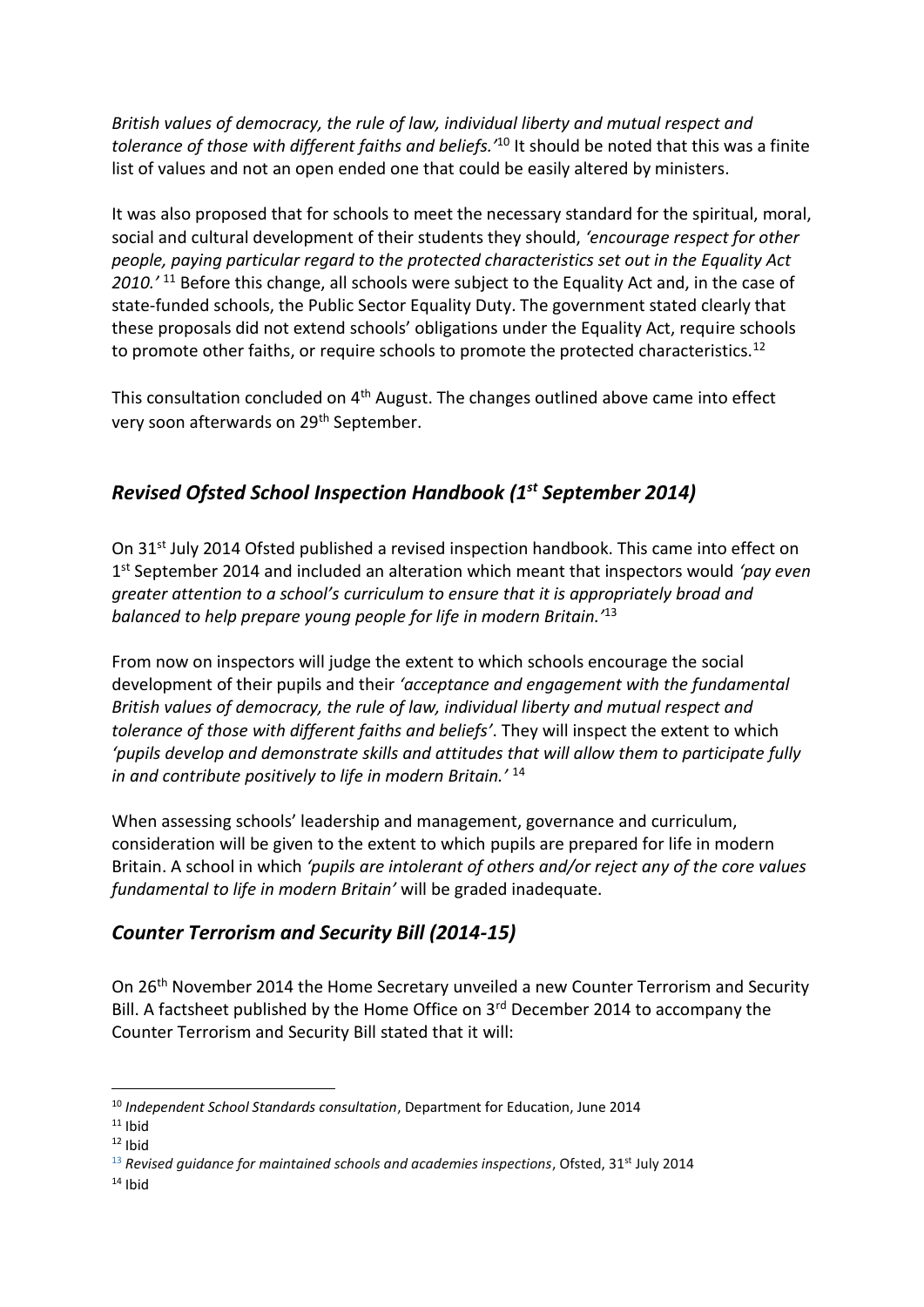- Create a new duty on certain bodies to have due regard to the need to prevent people from being drawn into terrorism. The duty will apply to bodies including local authorities, the police, prisons, providers of probation services, schools, colleges, and universities.
- Allow the Secretary of State to issue guidance to those bodies on how the duty should be fulfilled.
- Give the Secretary of State power to direct a body to take certain action, which would be used to enforce compliance where the Secretary of State is satisfied that the body has failed to discharge the duty. These directions would be enforceable by a court order.<sup>15</sup>

These plans were criticised by the Revd Nigel Genders, the Chief Education Officer of the Church of England, as *'a step too far'*. He has commented that, *'As a country we have access to both counter terrorism experts and educational professionals. Suggesting these groups swap roles in an attempt to build a safer society needs more thought.'* <sup>16</sup> In our response to the consultation on these proposals, the Catholic Education Service highlighted difficulties in defining extremism, the limited availability of organisations to train teachers and governors in this area and the need for schools to have clarity in how Ofsted inspectors will apply these rules.

The legislation received Royal Assent on 12 February 2015. Section 26 of the Act came into effect on 1 July, requiring all schools "to prevent people from being drawn into terrorism". Department for Education advice<sup>17</sup> on this duty included the following:

- **Schools and childcare providers should have clear procedures in place for protecting children at risk of radicalisation**. These procedures may be set out in existing safeguarding policies. **It is not necessary for schools and childcare settings to have distinct policies on implementing the Prevent duty.**
- **School staff and childcare providers should understand when it is appropriate to make a referral to the Channel programme.** Channel is a programme which focuses on providing support at an early stage to people who are identified as being vulnerable to being drawn into terrorism.
- Individual schools and childcare providers are best placed to assess their training needs in the light of their assessment of the risk. **As a minimum, however, schools should ensure that the Designated Safeguarding Lead undertakes Prevent awareness training and is able to provide advice and support to other members of staff on protecting children from the risk of radicalisation.**

 $\overline{a}$ <sup>15</sup> *Counter-Terrorism and Security Bill Factsheet (Part 5 – Chapter 1),* Home Office, November 2014

<sup>16</sup> *Is Ofsted equipped to police extremism?,* Nigel Genders, Church of England Communications Office, 27 November 2014

<sup>17</sup> *The Prevent duty: Department advice for schools and childcare providers*, Department for Education, June 2015.